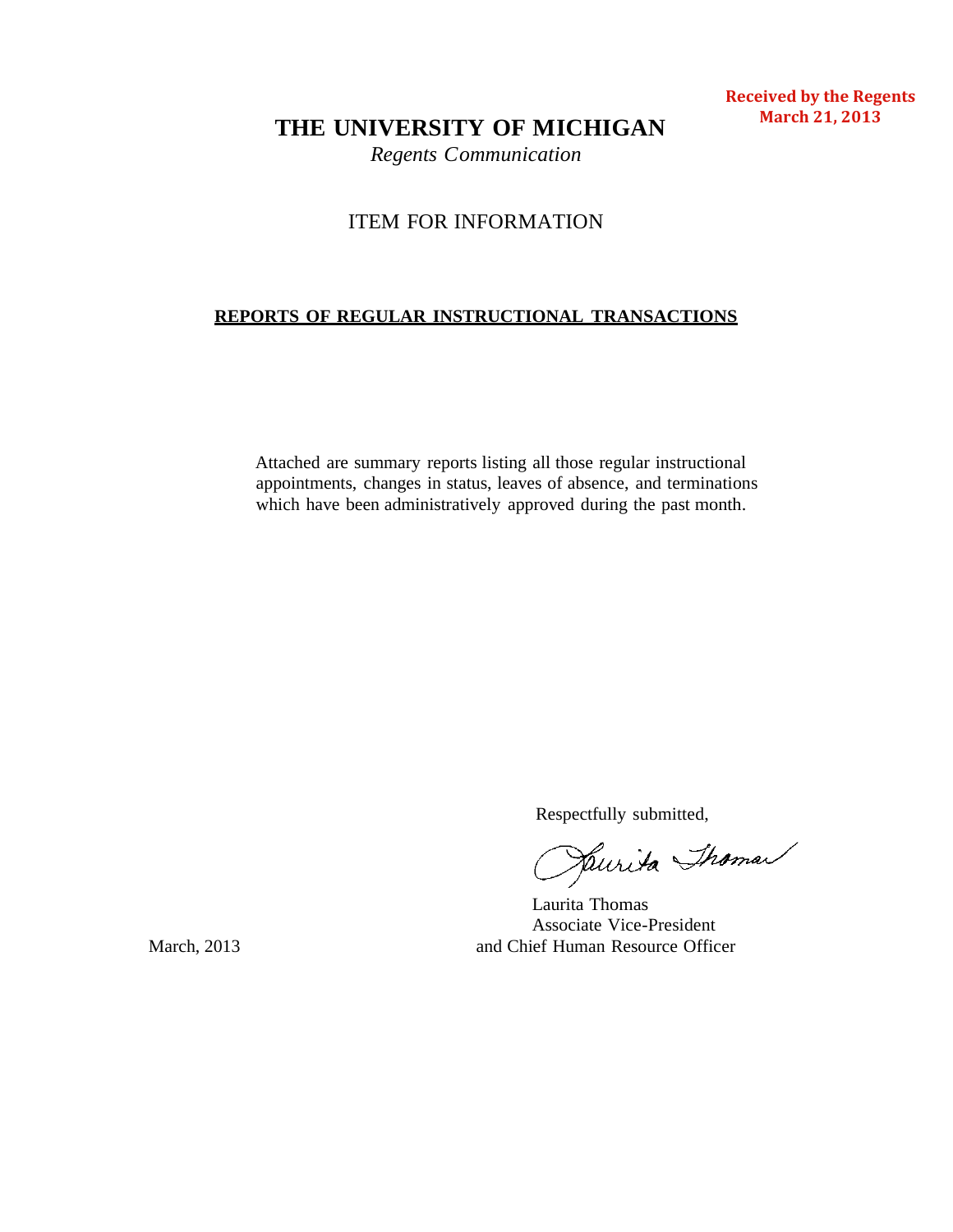## ADMINISTRATIVELY APPROVED NEW APPOINTMENTS OF REGULAR INSTRUCTIONAL STAFF March, 2013

## THE UNIVERSITY OF MICHIGAN – ANN ARBOR

## MEDICAL SCHOOL

#### Anesthesiology

Chiware, Ruth, M.B.Ch.B., Clinical Instructor in Anesthesiology, effective January 21, 2013 to January 20, 2014, from the Warwickshire School of Anaesthesia, Birmingham, West Midlands

#### Emergency Medicine

Akkinepalli, Radha, M.D., Clinical Instructor in Emergency Medicine, effective March 1, 2013 to August 31, 2013, from the Brigham and Women's Hospital, Boston, **Massachusetts** 

Field, Amy F., M.D., Clinical Instructor in Emergency Medicine, effective February 1, 2013 to August 31, 2013, from the St. Joseph Mercy Hospital, Ann Arbor, Michigan

### **Neurology**

Baran, Alp S., M.D., Clinical Associate Professor of Psychiatry and Clinical Associate Professor of Neurology, effective January 28, 2013 to August 31, 2014, from the University of Mississippi Medical Center, Jackson, Mississippi

#### **Psychiatry**

Duax, Jeanne, PH.D., Clinical Assistant Professor of Psychiatry, effective February 20, 2013 to August 31, 2014, from the VA Ann Arbor Healthcare System, Ann Arbor, Michigan

Leblanc, Belinda K., M.D., Clinical Instructor in Psychiatry, effective January 22, 2013 to August 31, 2013, from the University of Michigan, Ann Arbor, Michigan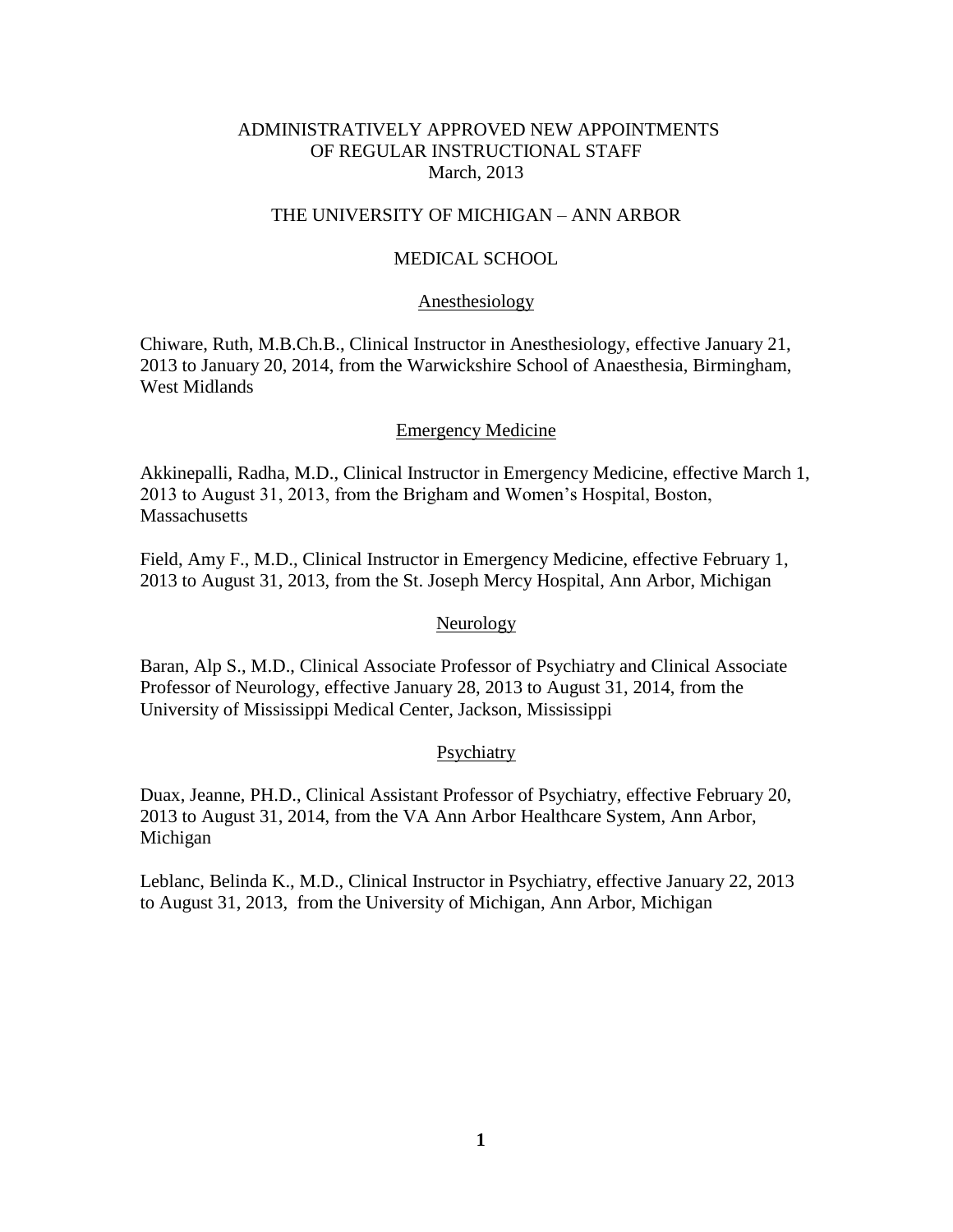## ADMINISTRATIVELY APPROVED PROMOTIONS, JOINT APPOINTMENTS, TRANSFERS OR DISCIPLINE CHANGES OF REGULAR INSTRUCTIONAL STAFF March, 2013

## THE UNIVERSITY OF MICHIGAN – ANN ARBOR

### SCHOOL OF DENTISTRY

Danciu, Theodora A.M., D.M.D., from Assistant Professor of Dentistry, Department of Periodontics and Oral Medicine to Clinical Assistant Professor of Dentistry, Department of Periodontics and Oral Medicine, effective January 1, 2013 to December 31, 2016

### MEDICAL SCHOOL

#### Emergency Medicine

Barnosky, Andrew R., D.O., from Clinical Associate Professor of Emergency Medicine to Clinical Associate Professor of Emergency Medicine and Associate Professor of Anatomical Science, effective December 13, 2012 to December 12, 2013

### Internal Medicine

Spence, Jason, PH.D., from Assistant Professor of Internal Medicine to Assistant Professor of Internal Medicine and Assistant Professor of Cell and Developmental Biology, effective September 1, 2012 to August 31, 2013

#### Pediatrics and Communicable Diseases

Sampson, Matthew G., M.D., from Clinical Lecturer in Pediatrics and Communicable Diseases to Assistant Professor of Pediatrics and Communicable Diseases, effective March 1, 2013 to August 31, 2014

## SCHOOL OF PUBLIC HEALTH

#### Epidemiology

Eisenberg, Marisa C., PH.D., from Assistant Professor of Epidemiology to Assistant Professor of Epidemiology, School of Public Health and Assistant Professor of Mathematics, College of Literature, Science, and the Arts, effective January 1, 2013 to December 31, 2017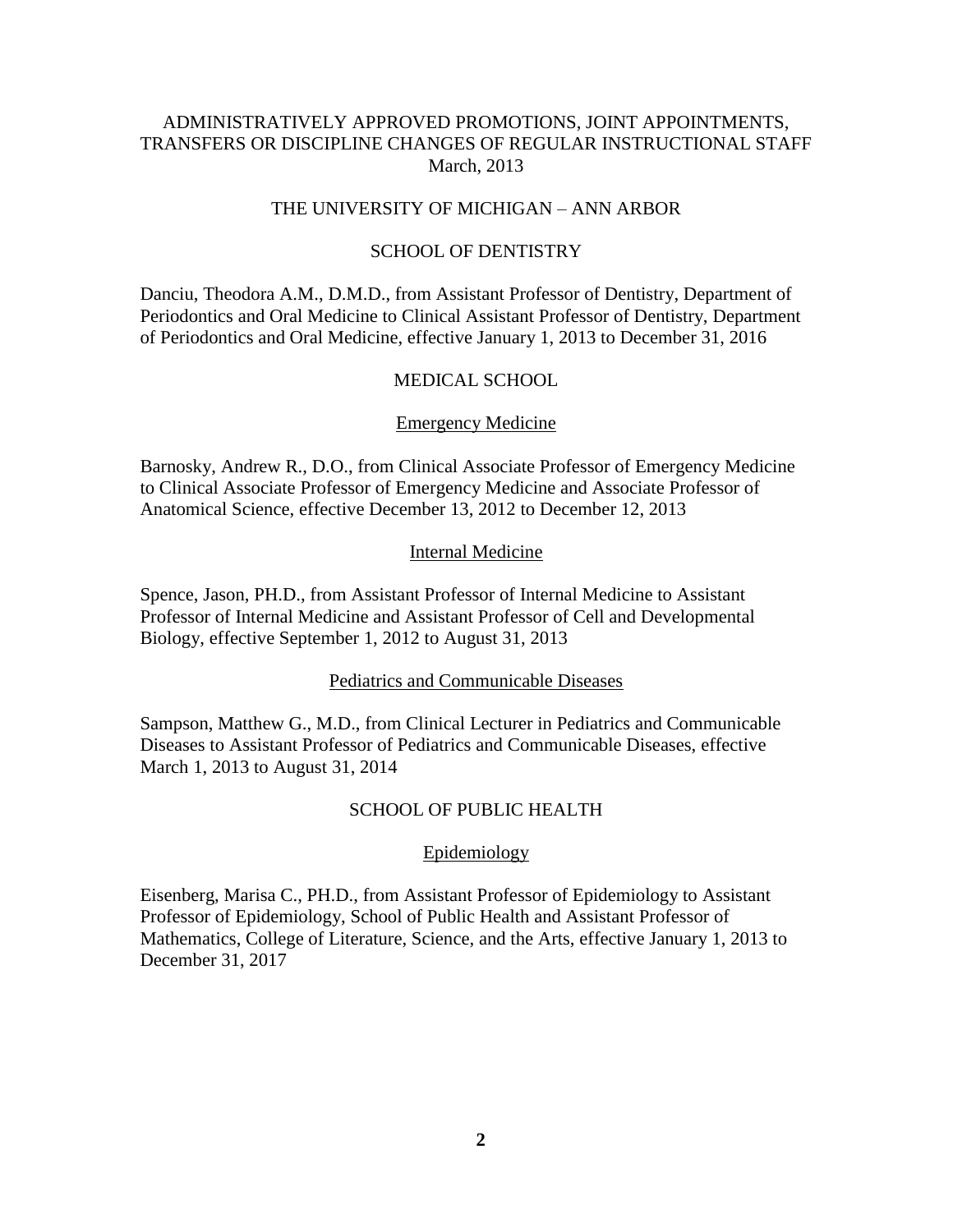## ADMINISTRATIVELY APPROVED EMERITUS/A FACULTY APPOINTMENTS March, 2013

### THE UNIVERSITY OF MICHIGAN – ANN ARBOR

#### SCHOOL OF DENTISTRY

O'Kray, Henry P., D.D.S., Clinical Lecturer in Dentistry, Department of Prosthodontics, retired after 15 years of service, effective March 1, 2013

### MEDICAL SCHOOL

#### Internal Medicine

Julius, Stevo, M.D., Professor Emeritus of Internal Medicine and Professor Emeritus of Molecular and Integrative Physiology, effective January 15, 2013 to August 31, 2014

### Pathology

Schnitzer, Bertram, M.D., Professor Emeritus of Pathology, effective January 1, 2013 to December 31, 2013

## SCHOOL OF PUBLIC HEALTH

### **Biostatistics**

Kalbfleisch, John D., Ph.D., Professor Emeritus of Biostatistics, School of Public Health and Professor Emeritus of Statistics, College of Literature, Science, and the Arts, effective February 1, 2013 to January 31, 2014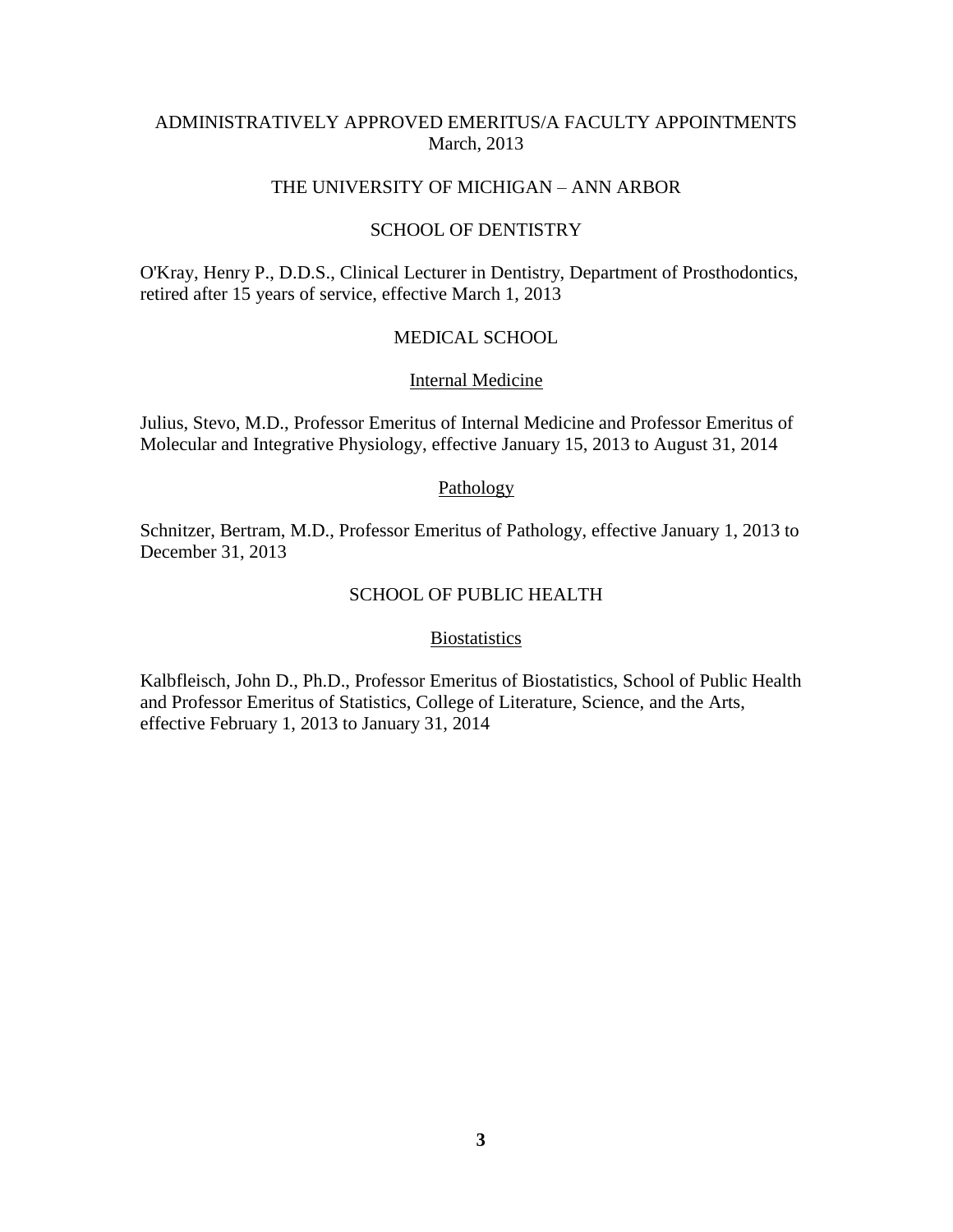### THE UNIVERSITY OF MICHIGAN – ANN ARBOR

### STEPHEN M ROSS SCHOOL OF BUSINESS

Li, Feng, PH.D., Associate Professor of Business, with tenure, on scholarly activity leave effective September 1, 2013 to May 31, 2014, to systematically study the financial reporting and disclosure practices of Chinese firms and to be involved in related policy making. Work will be done at the Shanghai Advanced Institute of Finance, China.

## SCHOOL OF DENTISTRY

Woolfolk, Marilyn W., D.D.S., Professor of Dentistry, with tenure, on retirement furlough effective August 1, 2013 to July 31, 2014.

## COLLEGE OF ENGINEERING

## Mechanical Engineering

Hulbert, Gregory M., PH.D., Professor of Mechanical Engineering, with tenure, on sabbatical leave effective January 1, 2013 to May 31, 2013, to continue the collaboration with Chinese university and automotive company researchers and to revise course materials. Work will be done at the Nanjing University of Science and Technology and the South China University of Technology, China.

Pan, Jwo, PH.D., Professor of Mechanical Engineering, with tenure, on sabbatical leave effective January 1, 2013 to May 31, 2013, to conduct research in the areas of fracture and fatigue. Work will be done at the National Taiwan University, Taipei, Taiwan.

### COLLEGE OF LITERATURE, SCIENCE, AND THE ARTS

### Anthropology

Partridge, Damani J., PH.D., Associate Professor of Anthropology, with tenure and Associate Professor of Afroamerican and African Studies, with tenure, on scholarly activity leave effective January 1, 2013 to May 31, 2013, to conduct ethnographic and archival research on youth work and youth movement since the Second World War in Germany. Work will be done at the Humboldt University, Berlin, Germany.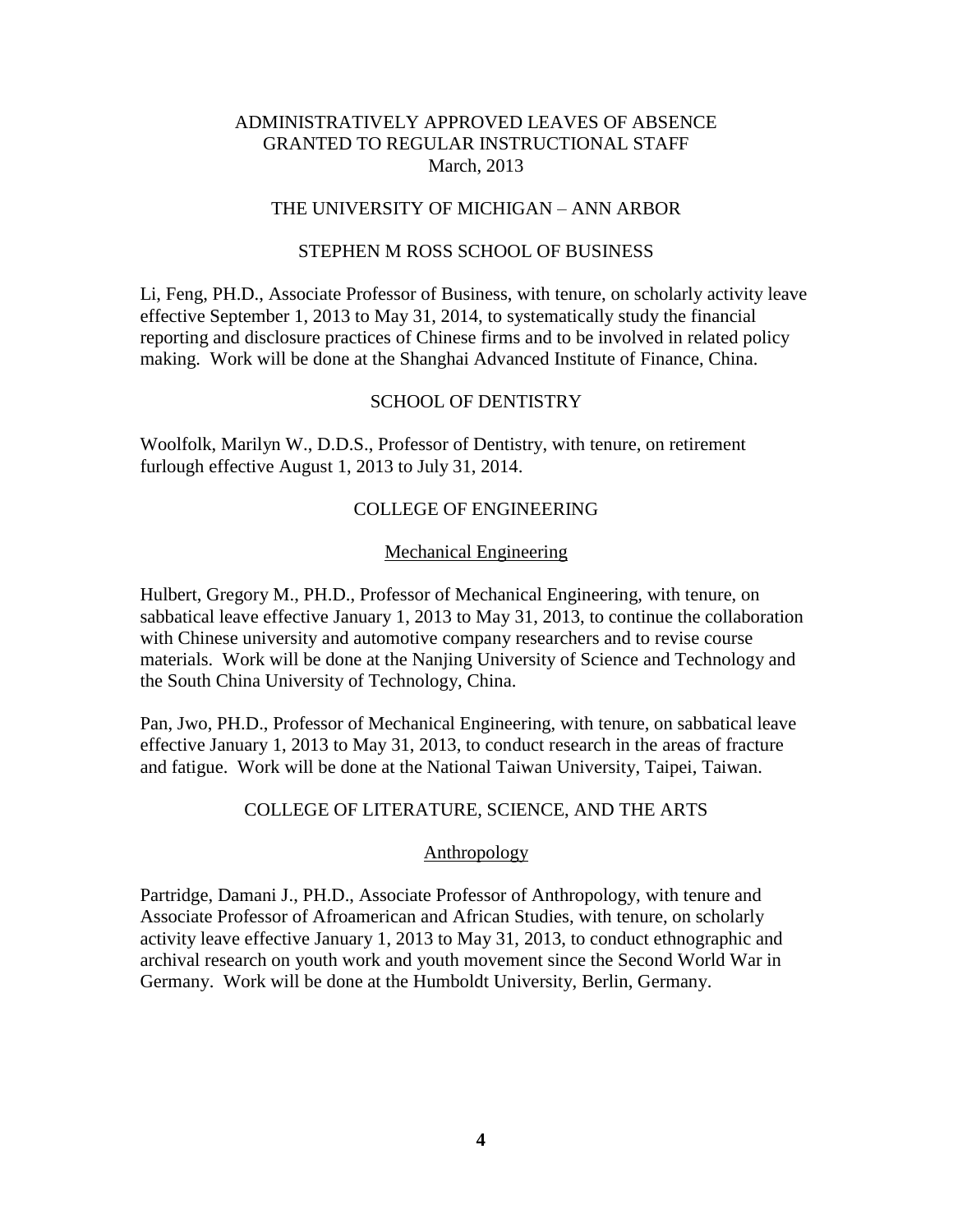## THE UNIVERSITY OF MICHIGAN – ANN ARBOR

### COLLEGE OF LITERATURE, SCIENCE, AND THE ARTS (continued)

#### Classical Studies

Garbrah, Kweku A., DR. PHIL, Professor of Greek and Latin, Department of Classical Studies, with tenure, on sabbatical leave effective January 1, 2013 to May 31, 2013, to continue work on the revision of the Iobacchi Inscription "The forerunners of Milman Parry". Work will be done in Ann Arbor, Michigan.

#### Communication Studies

Traugott, Michael W., PH.D., Professor of Communication Studies, with tenure and Professor of Political Science, without tenure, on duty off campus leave effective January 1, 2013 to May 31, 2013, per retirement agreement.

### Economics

Masatlioglu, Yusuf C., PH.D., Assistant Professor of Economics, College of Literature, Science, and the Arts and Assistant Professor of Information, School of Information, on duty off campus leave effective April 21, 2012 to May 31, 2012, to work on bounded rationality. Work will be done at the Hebrew University, Jerusalem, Israel.

## History of Art

Root, Margaret C., PH.D., Professor of Classical and Near Eastern Art and Archaeology, Department of History of Art, with tenure, on retirement furlough effective September 1, 2015 to May 31, 2016.

#### Judaic Studies

Marglin, Jessica, PH.D., Assistant Professor of Judaic Studies, on scholarly activity leave effective January 1, 2013 to May 31, 2013, to conduct research to publicize recent work on Jews in the Moroccan Legal System during the Nineteenth Century. Work will be done in Ann Arbor, Michigan.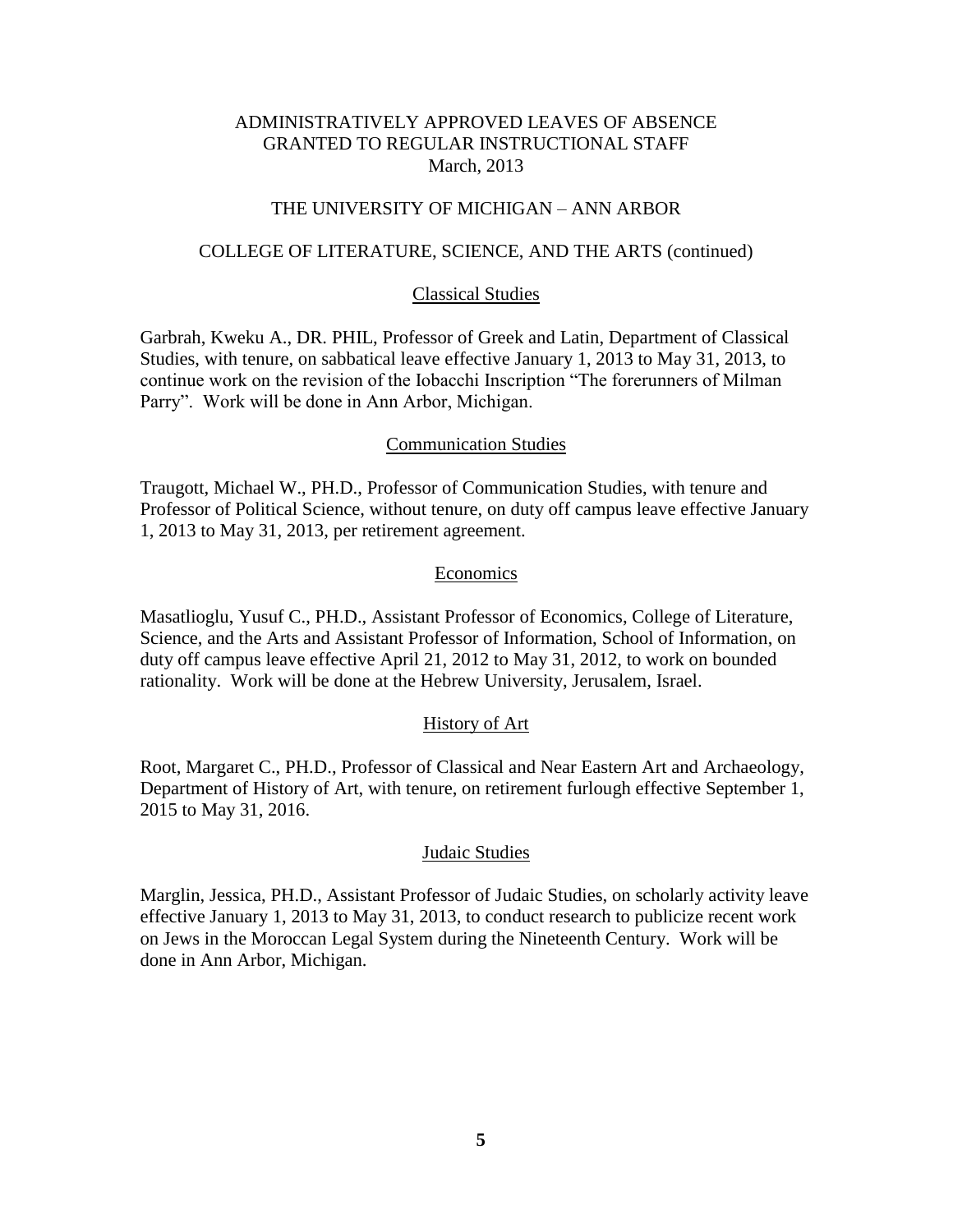## THE UNIVERSITY OF MICHIGAN – ANN ARBOR

### COLLEGE OF LITERATURE, SCIENCE, AND THE ARTS (continued)

### Political Science

Chen, Jowei, PH.D., Assistant Professor of Political Science, on duty off campus leave effective January 1, 2013 to May 31, 2013, to conduct research on political geography, specifically on legislative redistricting and gerrymandering. Work will be done at Stanford University, Stanford, California.

#### Sociology

Paige, Jeffery M., PH.D., Professor of Sociology, with tenure, on scholarly activity leave effective September 1, 2012 to May 31, 2013, to conduct research. Work will be done at the Woodrow Wilson Center, Washington, District of Columbia.

## MEDICAL SCHOOL

#### Internal Medicine

Rubenfire, Melvyn, M.D., Professor of Internal Medicine, with tenure, on extended sick leave effective January 2, 2013 to March 31, 2013.

Sitrin, Robert, M.D., Professor of Internal Medicine, with tenure, on retirement furlough effective March 1, 2014 to February 29, 2016. Phased

Skalski, Mark J., M.D., Assistant Professor of Internal Medicine, on retirement furlough effective January 1, 2013 to June 30, 2018. Phased

#### Psychiatry

Blackwood, Karla A., M.D., Clinical Instructor in Psychiatry, on extended sick leave effective November 5, 2012 to February 15, 2013.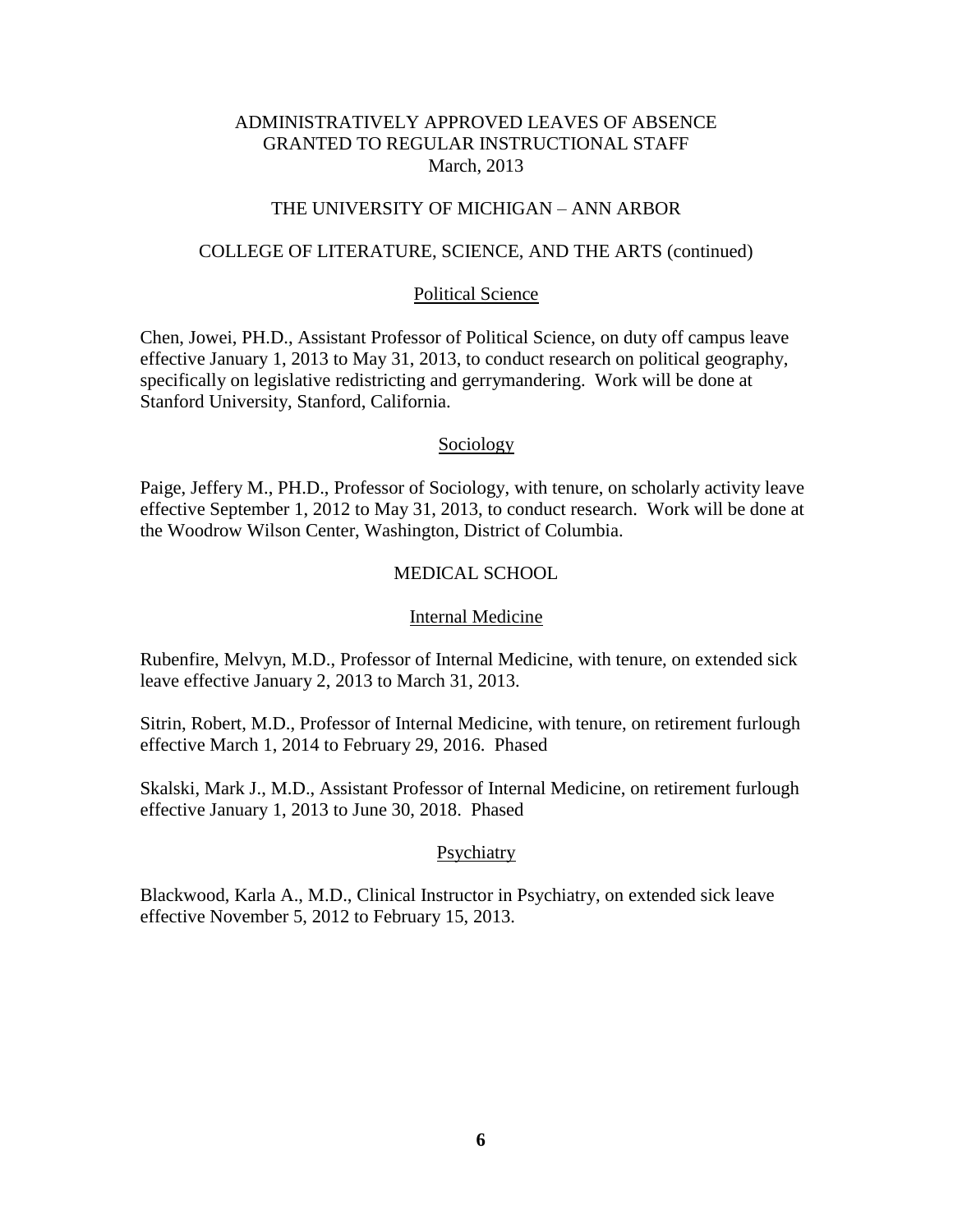## THE UNIVERSITY OF MICHIGAN – ANN ARBOR

## SCHOOL OF PUBLIC HEALTH

### Health Management and Policy

Warner, Kenneth E., PH.D., Avedis Donabedian Distinguished University Professor of Public Health and Professor of Health Management and Policy, with tenure, on sabbatical leave effective January 1, 2013 to May 31, 2013, to compile and complete a special journal supplement on the tobacco end-game results. Work will be done in Traverse City, Michigan.

Greer, Scott E. L., PH.D., Associate Professor of Health Management and Policy, with tenure, on sabbatical leave effective January 1, 2013 to May 31, 2013, to explore and prepare new bids for research on EU health policy and finishing final edits on a coauthored book. Work will be done in Brussels.

Mendez, David, PH.D., Associate Professor of Health Management and Policy, with tenure, on sabbatical leave effective January 1, 2013 to May 31, 2013, to conduct research that will examine the population health impact of reducing nicotine in tobacco products to non-addictive levels. Work will be done in Ann Arbor, Michigan.

Zheng, Kai, PH.D., Associate Professor of Health Management and Policy, with tenure, School of Public Health and Associate Professor of Information, without tenure, School of Information, on sabbatical leave effective September 1, 2012 to May 31, 2013, to visit biomedical informatics department at other institutions. Work will be done in California and China.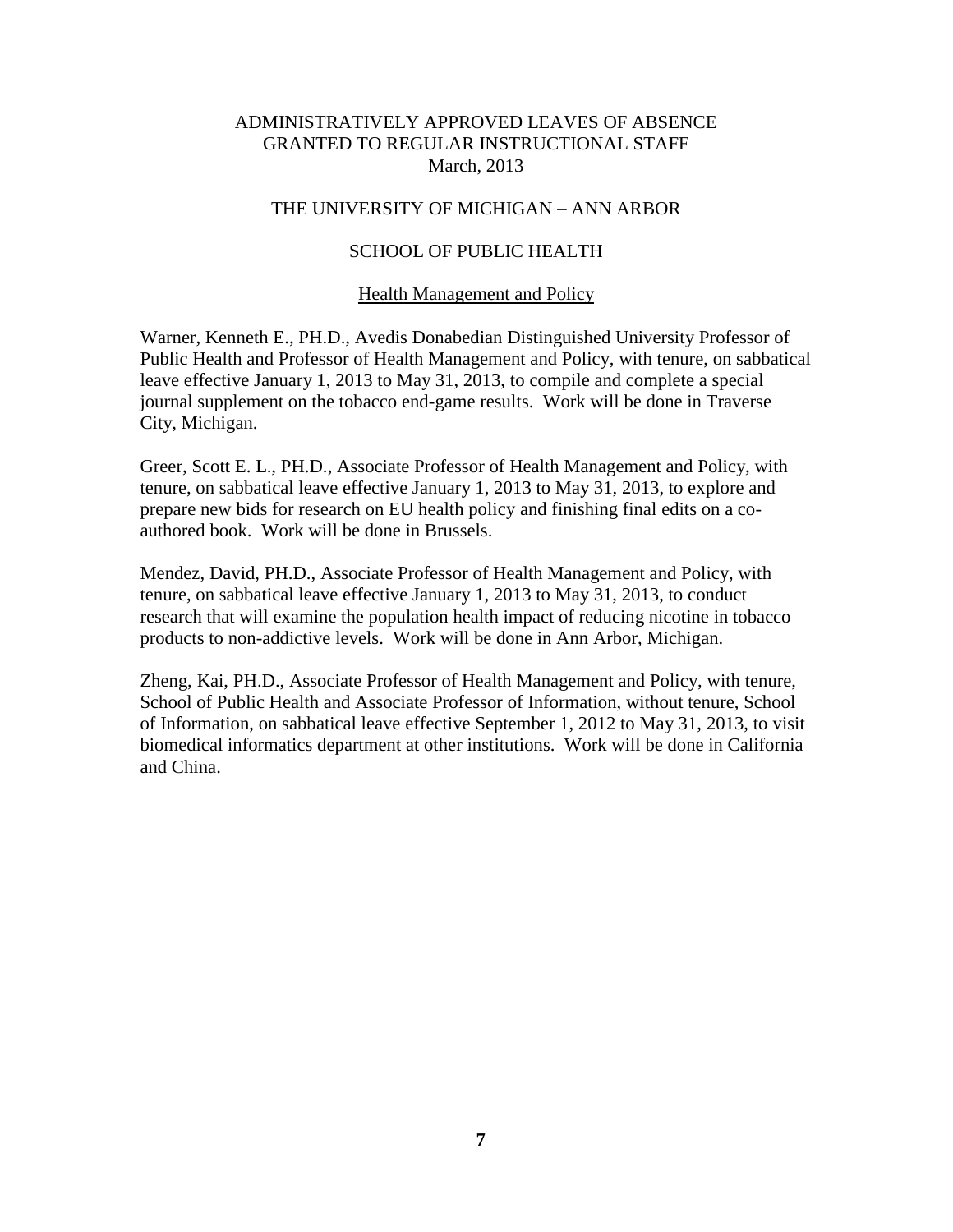## THE UNIVERSITY OF MICHIGAN – DEARBORN

## COLLEGE OF ARTS, SCIENCES AND LETTERS

## Behavioral Sciences

Early, Kevin E., PH.D., Associate Professor of Sociology, Department of Behavioral Sciences, with tenure, on extended sick leave effective January 1, 2013 to April 30, 2013.

## Language, Culture and Communications

Davis, Daniel R., D.PHIL, Associate Professor of Linguistics, Department of Language, Culture, and Communications, with tenure, on sabbatical leave effective January 1, 2013 to April 30, 2013, to continue work on a co-author text, Landmarks in World English's. Work will be done in Ann Arbor, Michigan and Dearborn, Michigan.

DeGenaro, William, PH.D., Associate Professor of Composition and Rhetoric, Department of Language, Culture, and Communications, with tenure, on sabbatical leave effective January 1, 2013 to April 30, 2013, to work on a single-authored monograph entitled "Academic and Civic Literacies: Student-Citizens in Beirut". Work will be done in Dearborn, Michigan and Beirut.

Murphy, Troy A., PH.D., Associate Professor of Communications, Department of Language, Culture, and Communications, with tenure, on sabbatical leave effective January 1, 2013 to April 30, 2013, to continue work on a book-length project on the rhetorical history of the initiative and referendum movements during the Progressive Era. Work will be done in South Dakota and Oregon.

## COLLEGE OF ENGINEERING AND COMPUTER SCIENCE

### Industrial and Systems Engineering

Liu, Yun-Wen, Ph.D., Associate Professor of Industrial and Manufacturing Systems Engineering, with tenure, on sabbatical leave effective January 1, 2013 to April 30, 2013, to conduct research in the areas of healthcare system modeling and applied statistics, to develop more collaboration with the local healthcare institutions and researchers/faculty from the Ann Arbor campus. Work will be done in Dearborn, Michigan and Ann Arbor, Michigan.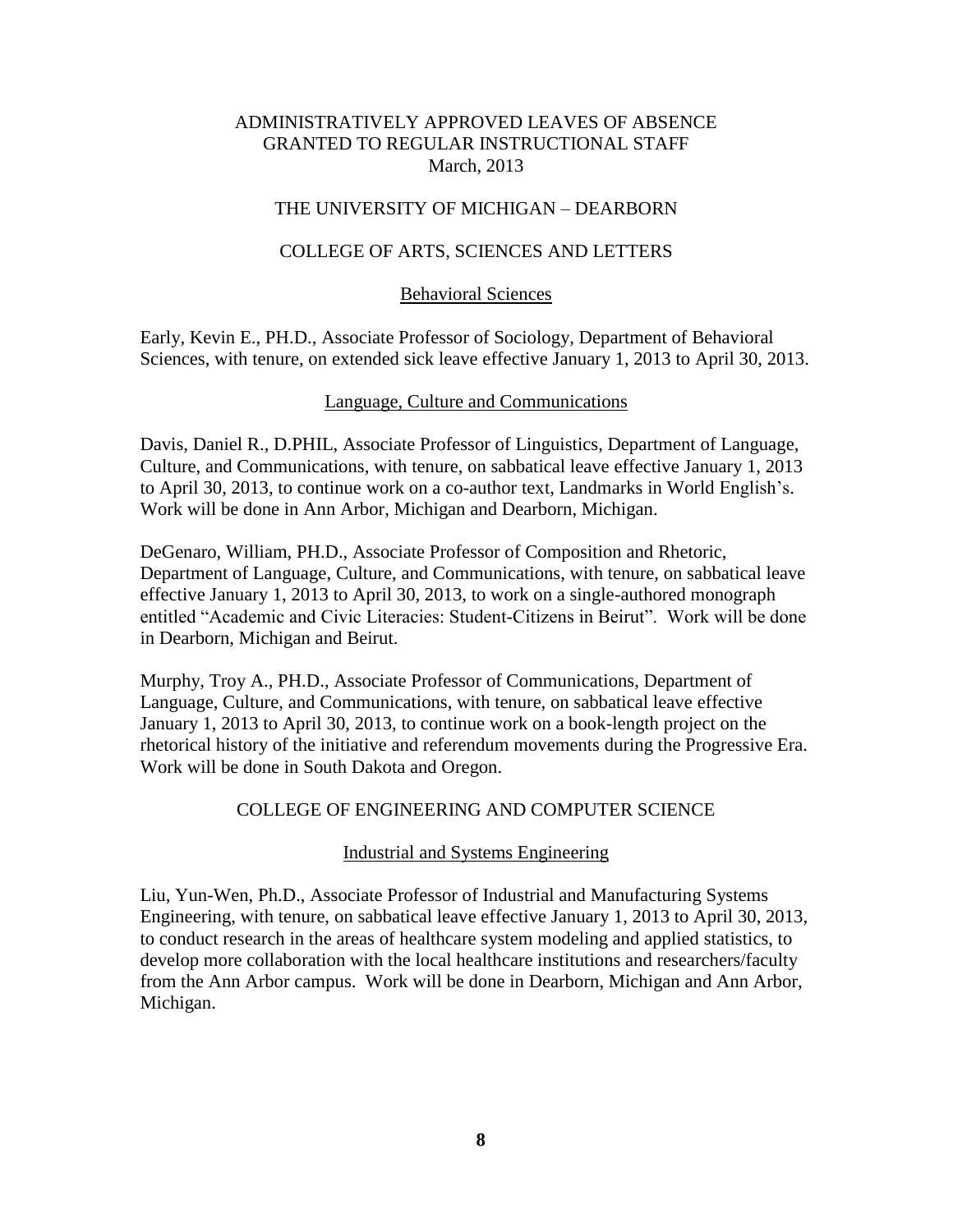## TERMINATIONS OF REGULAR INSTRUCTIONAL STAFF March, 2013

## THE UNIVERSITY OF MICHIGAN – ANN ARBOR

## MEDICAL SCHOOL

### Internal Medicine

Pawlow, Alan J., M.D., Clinical Assistant Professor of Internal Medicine, resigned after 4 years of service, effective February 9, 2013, to accept a position at the Northern Indiana VA Healthcare, Fort Wayne, Indiana

## Obstetrics and Gynecology

Christman, Gregory M., M.D., Associate Professor of Obstetrics and Gynecology, with tenure, retired after 21 years of service, effective March 1, 2013

### Pediatrics and Communicable Diseases

Rosen, David S., M.D., Clinical Professor of Pediatrics and Communicable Diseases, Clinical Professor of Internal Medicine and Clinical Professor of Psychiatry, deceased after 23 years of service, effective February 11, 2013

## Urology

Macoska, Jill A., Ph.D., Professor of Urology, with tenure, resigned after 19 years of service, effective January 1, 2013, to accept a different position at the University of Michigan, Ann Arbor, Michigan

## COLLEGE OF PHARMACY

Tsodikov, Oleg V., Ph.D., Assistant Professor of Medicinal Chemistry, resigned after 7 years of service, effective March 31, 2013, for personal reasons

Garneau-Tsodikova, Sylvie, Ph.D., John Gideon Searle Assistant Professor of Medicinal Chemistry and Assistant Professor of Medicinal Chemistry, resigned after 7 years of service, effective March 31, 2013, for personal reasons